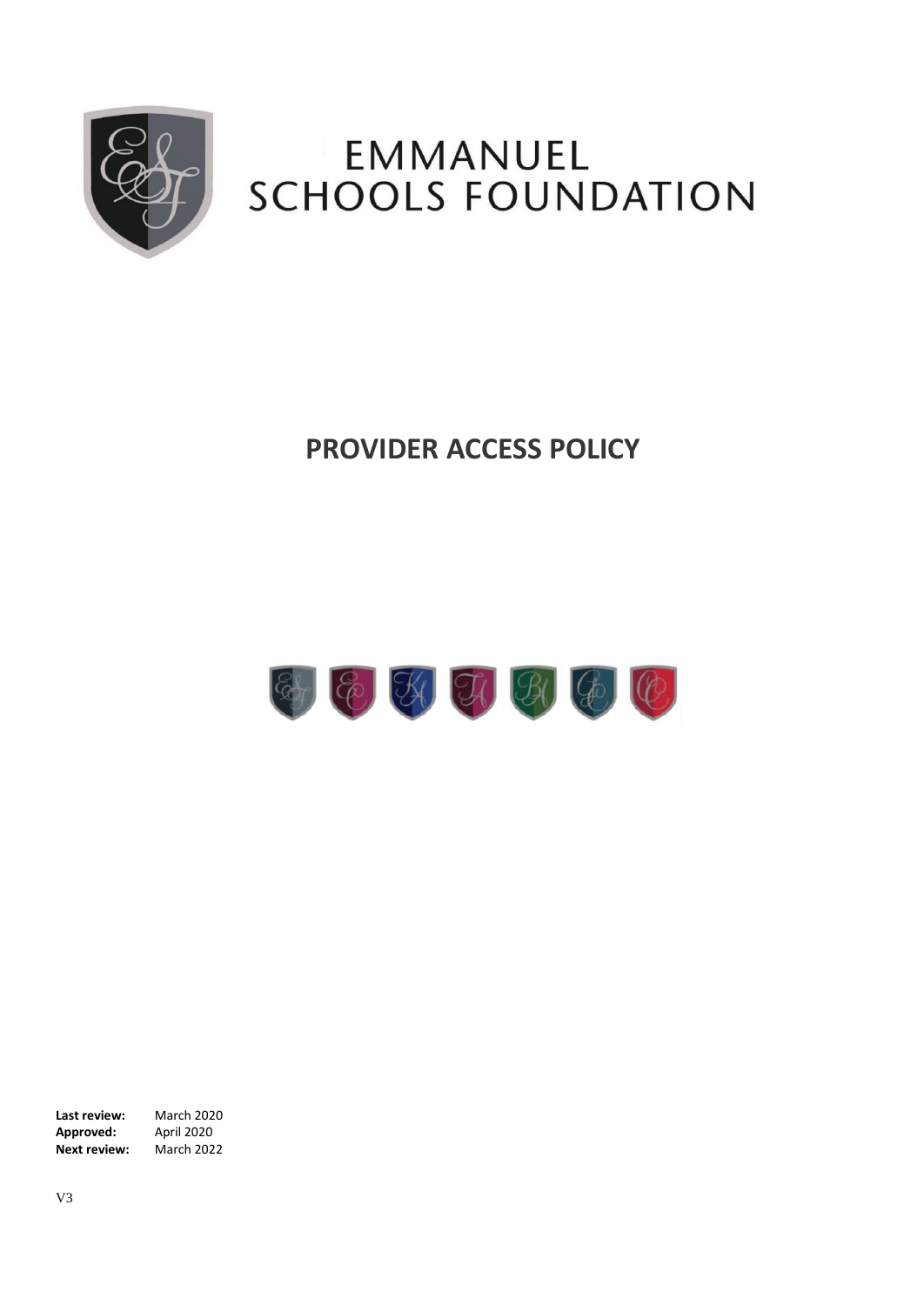## **Introduction**

This policy statement sets out Emmanuel Schools Foundation's (Trust) arrangements for managing the access of providers to students at our schools for the purpose of giving them information about the provider's education or training offer. This complies with the Trust's legal obligations under Section 42B of the Education Act 1997.

#### **Student entitlement**

All students in years 8-13 are entitled to:

- find out about technical education qualifications and apprenticeship opportunities, as part of a careers programme which provides information on the full range of education and training options available at each transition point;
- hear from a range of local providers about the opportunities they offer, including technical education and apprenticeships - through options events and group discussions;
- understand how to make applications for the full range of academic and technical courses.

#### **Management of provider access requests**

#### **Procedure**

A provider wishing to request access should contact:

| <b>School</b> | Contact                | <b>Telephone</b> | Email                           |
|---------------|------------------------|------------------|---------------------------------|
| Emmanuel      | Nat Ogborn             | 0191 4602099     | ogbornn@emmanuelctc.org.uk      |
| College       |                        |                  |                                 |
| The King's    | Helen Gibson           | 01642 577577     | hgibson@thekingsacademy.org.uk  |
| Academy       |                        |                  |                                 |
| Trinity       | Nicola Anderson        | 01405 813000     | nanderson@trinityacademy.org.uk |
| Academy       |                        |                  |                                 |
| Bede          | Jennifer Taylor        | 01670 545111     | jtaylor@bedeacademy.org.uk      |
| Academy       | John Hardie            |                  | jhardie@bedeacademy.org.uk      |
| Christ's      | <b>Martin Thompson</b> | 0191 534 4444    | mthompson@christscollege.org.uk |
| College       |                        |                  |                                 |
| Grace         | <b>Phil Divers</b>     | 0191 442 2000    | pdivers@gracecollege.org.uk     |
| College       |                        |                  |                                 |

## **Opportunities for access**

A range of events, which are integrated into our schools' careers programmes, will offer providers an opportunity to come into school to speak to students and/ or their parents. School calendars vary from year to year, so providers need to contact the appropriate staff member named above to identify the most suitable opportunity. These events are usually calendared well in advance, so it is essential that providers contact us early in the academic year to be involved in our planning.

Access to students will be granted on the understanding that the information and guidance offered by providers is related to technical courses and apprenticeship opportunities only. Safeguarding requirements must also be met.

#### **Premises and facilities**

Schools will make the main hall, classrooms or private meeting rooms available for discussions between the provider and students, as appropriate to the activity.